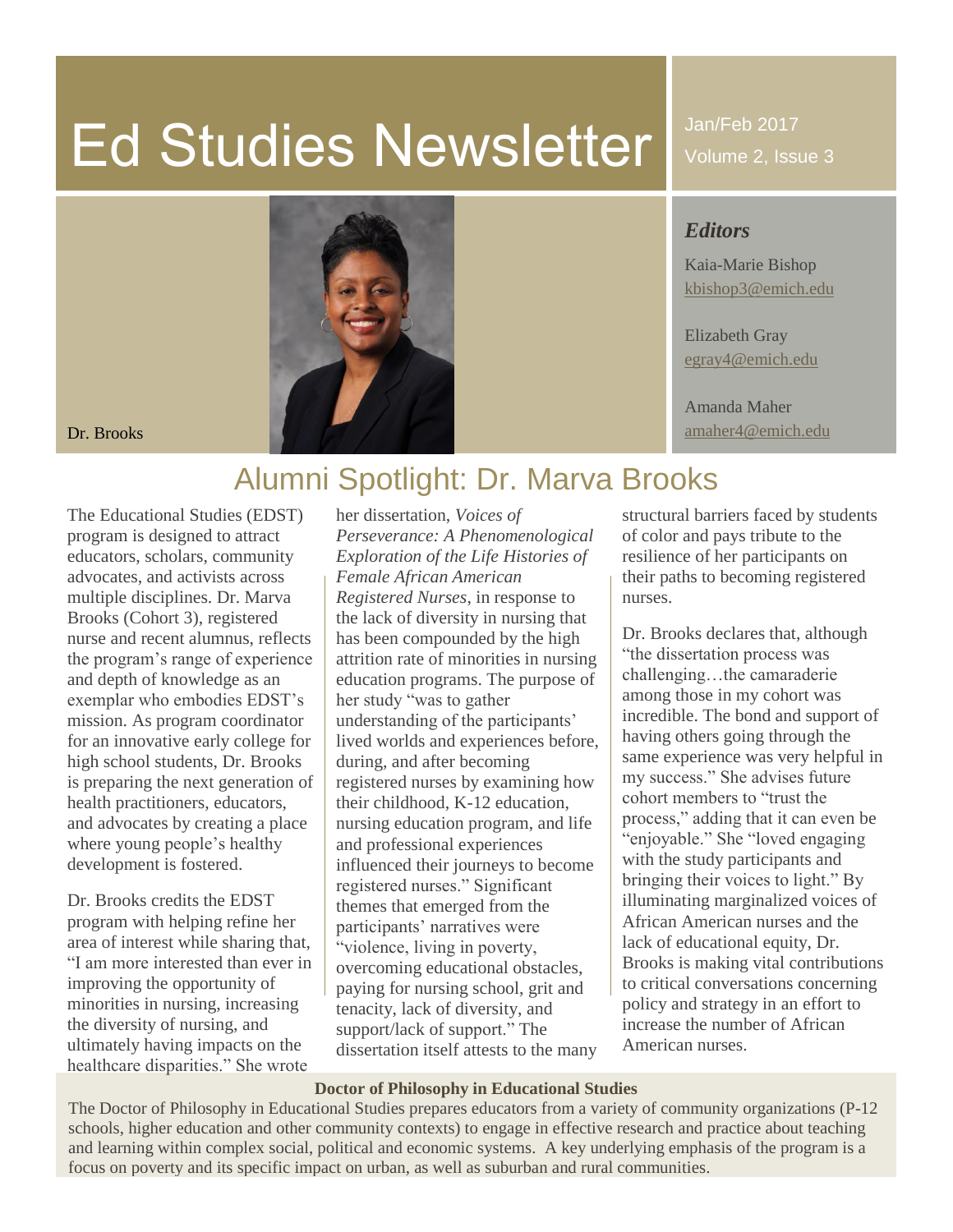#### Ed Studies Newsletter 2

### **Kudos and Congrats!**

The following have successfully defended their doctoral dissertations:

- Amanda A. Bell (Cohort 3)
- Chloe Wilson (Cohort 4)

The following have successfully passed their comprehensive exams:

- Tina Holtz-Thornton (Cohort 5)
- Gina Palombo (Cohort 5)
- Kimberly Tsukiyama (Cohort 6)

Ethan Lowenstein and Nigora Erkaeva (Cohort 4, ABD) published a chapter in [Eco-Justice:](http://ecojusticepress.com/eco-justice-essays-on-theory-and-practice-2016.html?mc_cid=4374575fe8&mc_eid=71c36a4c68)  [Theory and Practice in 2016](http://ecojusticepress.com/eco-justice-essays-on-theory-and-practice-2016.html?mc_cid=4374575fe8&mc_eid=71c36a4c68)

Nigora Erkaeva's son Daler was born on December 22, 2016

#### **Conference Corner**

**[Graduate Research Conference](http://www.emich.edu/graduate/news_events/research_conference/index.php)** Proposals due February 8, 2017 March 24, 2017 Ypsilanti, Michigan

**[Literacy Research Association](http://www.literacyresearchassociation.org/conference)** Proposals due March 1, 2017 November 29-December 2, 2017 Tampa, Florida

#### **[American Educational Studies](http://www.educationalstudies.org/conference.html)  [Association](http://www.educationalstudies.org/conference.html)**

Proposals due April 3, 2017 November 1-5, 2017 Pittsburgh, Pennsylvania

Special Guest Edited Issue of *Taboo: The Journal of Culture & Education* [Call for Proposals](https://www.academia.edu/30666089/CFP-Special_Guest_Edited_Issue_of_Taboo_The_Journal_of_Culture_and_Education_A_Utopian_Vision_for_the_Future_Notes_from_the_Present) Submissions due by May 15, 2017



# Research Feature: Heather Nicholson-Bester

Heather Nicholson-Bester (Cohort 4, ABD) wears many scholarly hats. She is a secondary social studies teacher, a PhD candidate in the Educational Studies program area, and an activist-researcher who, in addition to these endeavors, dedicates herself to family and community commitments with an unparalleled level energy and passion. She has been a contributor at EMU's Martin Luther King Jr. Day Celebration, and has presented at Ohio State University's Hip Hop Literacies Conference. Her piece, ["Voices of Zero Tolerance,](https://www.academia.edu/13082183/Voices_of_Zero_Tolerance)" was published in *PowerPlay*, a journal devoted to educational justice. In 2016, the College of Education acknowledged Heather's achievements and contributions by naming her a Scholar of Excellence.

supportive'

In the final stages of the program, Heather is currently collecting and analyzing data for her dissertation. When reflecting on the program, she attributes her burgeoning research skills to the rigor of her coursework, and finds the guidance from faculty especially valuable. She explains that, "the coursework helped me to articulate my research in a way that is both accessible and can fit the so-called 'scholarly' model." And, she says, "without a doubt," the strongest

part of the program is "the relationships I've built with my Chair, other professors, as well as the other members of my cohort."

Heather is using participatory action research (PAR) to explore the experiences of Black girls in schools, particularly as it relates to zero tolerance policies and the school-toprison pipeline and spends quality time cultivating strong relationships with participants. When describing her methods, she states, "I've really tried to adhere to principles of PAR and of feminist research, especially in terms of making sure that the relationship I have with my coresearchers is as reciprocal as possible." Heather offers academic support to the group of young women, and provides opportunities for them to interview her. Heather says the research process "has been very challenging but also rewarding." She adds, "As I've been working on this dissertation I have learned so much about the topic I set out to explore, and I've also been developing my research skills. Perhaps most importantly, I've learned a lot about myself and what I am capable of." A 2014-2015 recipient of [EMU's King Chávez](http://www.emich.edu/coe/news/2015/2015-03-17-student-notes.php)  [Parks Future Faculty Fellowship,](http://www.emich.edu/coe/news/2015/2015-03-17-student-notes.php) Heather's efforts exemplify the goals of the Educational Studies program, and her dissertation is sure to inspire.